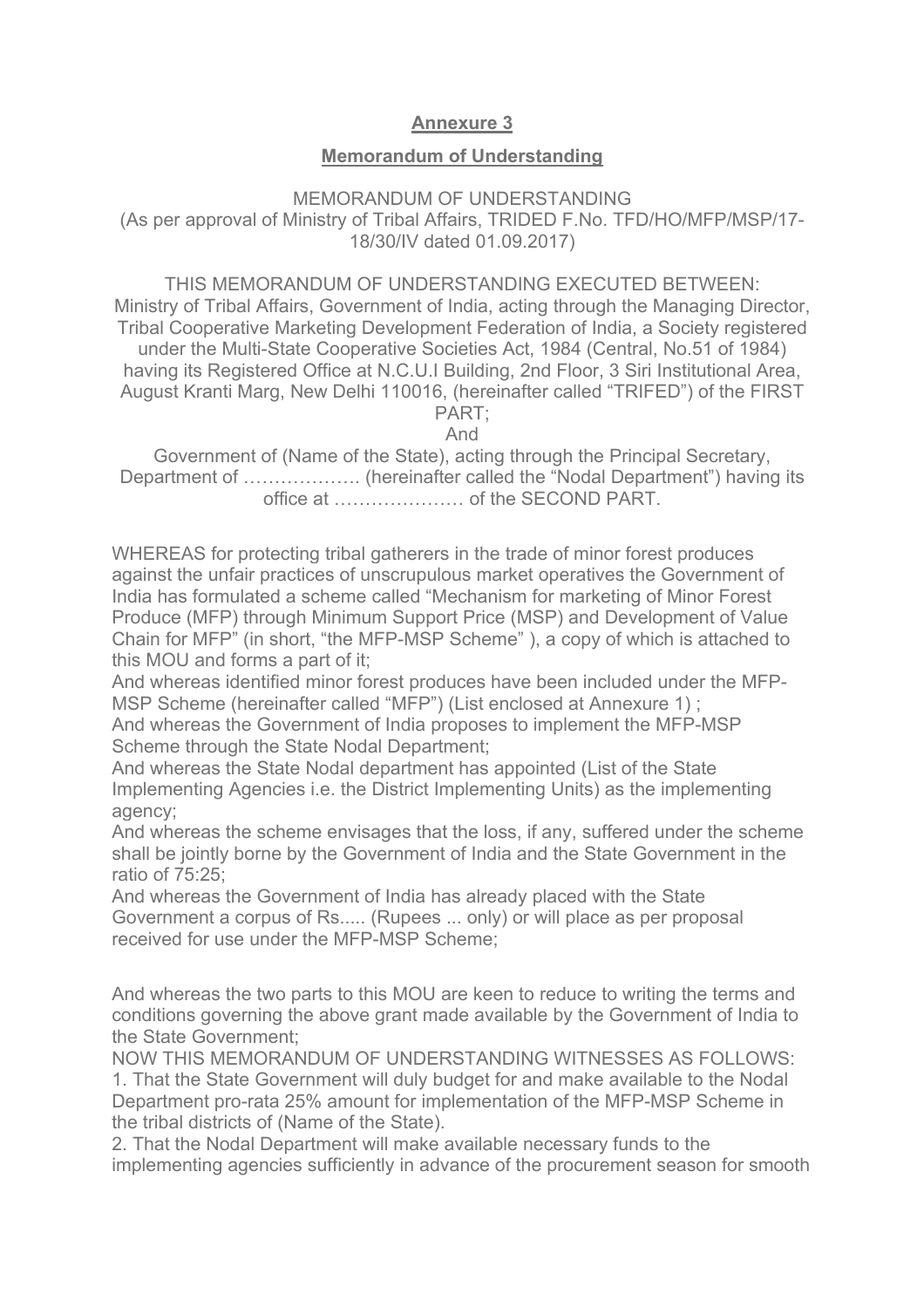implementation of the MFP-MSP Scheme.

3. That the minimum support price for various MFP under the MFP-MSP Scheme shall be decided and notified by Ministry of Tribal Affairs well in advance of the procurement season.

4. That the Nodal Department / Implementing Agencies shall ensure that procurement centers for MFP in sufficient numbers are set up in the tribal areas, and that mobile procurement units are deployed in all tribal haat bazars on all market days.

5. That the implementing agency will engage as procuring agents self-help groups (SHGs) formed in the State including those formed under the National Rural Livelihood Mission; LAMPS; Gram Van Samities etc.

6. That no MFP shall be procured under the MFP-MSP Scheme from any trader, middlemen or shell agency.

7. The mechanism of the MFP-MSP Scheme will be implemented in the haat bazaars to ensure tribal gatherers are paid not less than the notified MSP.

8. That the implementing agency shall pay commission to the SHGs at the rate not exceeding 7.5% of the value of MFP procured through them to be charged from the overhead expenses under the MFP-MSP Scheme. Implementing Agency shall be eligible for an incentive at the rate not exceeding 2% of the base procurement value of MFP procured as per the guidelines.

9. That the implementing agency shall, in the best interest of the State Government and the Government of India, ensure strategic disposal of the MFP collected.

10. That the value of MFP for the purpose of commission shall be computed on the basis of the minimum support price for the MFP concerned.

11. That the commission shall be transferred to the bank account of the SHG forthwith after procurement.

12. That the Nodal Department shall ensure wide and effective publicity of the minimum support price for each of the commodities through the Gram Panchayats, posters, loud-speaker announcements in the haat bazars and all other feasible means of communication.

13. That the Nodal Department shall collect through the implementing agency information relating to the prevailing price for each of the MFP through (a) Mandi records, and (b) Haat Bazar intelligence.

14. That the information regarding prevailing prices collected under para 10 above shall be communicated by the Nodal Agency to the designated e-mail ID of TRIFED on a weekly basis from the start of the procurement season to the close thereof.

15. That the Nodal Department shall undertake, also, from its own funds awareness generation activities to train the tribal gatherers in constructive harvesting practices, hygienic handling of produces, Mandi Literacy and related matters.

16. That the implementing agency and the Nodal Department shall undertake at their own cost the orientation of field-level officials and functionaries involved in implementation of the MFP-MSP program so that these officials and functionaries adopt a tribal-friendly attitude in the discharge of their duties.

17. That the Nodal Department shall identify suitable Government buildings in disuse for any reason whatsoever, and develop them as Common Facility Centers so that they can be used by the local villagers for primary processing and/or storage space for the MFP before they are sold.

18. That the implementing agency shall maintain proper accounts of the funds laid at its disposal for use under the MFP-MSP Scheme and submit these after due audit to the Nodal Department as also to TRIFED.